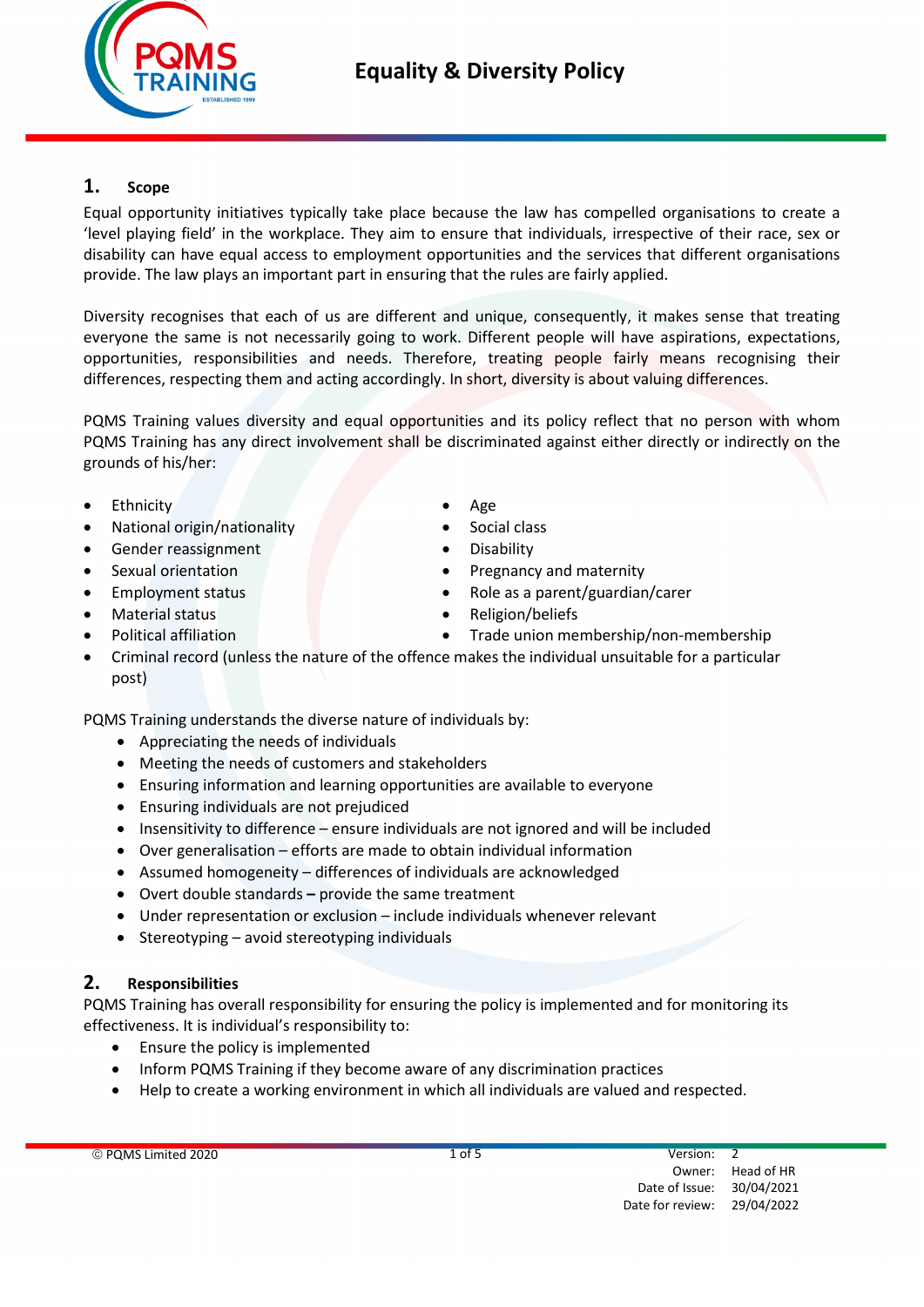

Persons not employed by PQMS Training but who are engaged to carry out work for PQMS Training are required to adhere the terms of this policy.

### 3. Commitment

PQMS Training is committed to upholding and promoting equality of opportunity through all aspects of its work and will treat all people with dignity and respect, valuing the diversity of all. It will eliminate all forms of discrimination and will tackle social exclusion, inequality, discrimination and disadvantage.

PQMS Training goal is to work towards a just society free from discrimination, harassment and prejudice and to embed this in all its policies, procedures, day-to-day practices and external relationships.

PQMS Training is committed to taking positive steps to ensure that:

- All people are treated with dignity and respect, valuing the diversity of all
- Equality of opportunity and diversity is promoted
- Recognising and valuing the differences and individual contributions
- Services are accessible, appropriate and delivered fairly to all
- The mix of its employees, instructors and contractors reflects, as far as possible, the broad mix of the population
- Individuals are made aware, understand, agree and are willing to implement this policy
- All individuals will be given a copy of this policy as part of their induction
- Raise awareness of equality and diversity through information and training
- Effective record keeping and monitoring, and acting on information gathered, in order to measure effectiveness
- Challenging discrimination
- Providing fair resource allocation
- To review the policy annually.

#### Qualifications

- Every learner is assessed according to his or her personal capability prior to any qualification/assessment
- Qualification opportunities in diverse geographical locations is offered
- Qualifications are offered to learners who are able to achieve the required standards and free from unnecessary barriers that restrict access and progression
- Content and language of all written information including training and assessment materials are non-discriminatory and free from social and racial bias or stereotypical wording
- Promotional materials are monitored for the use of potentially discriminatory language and bias and make use of images that are representative of society
- Appeals policy is published and made available to individuals and service users
- Reasonable adjustments policy is published and made available to ensure that this is achieving its objective of providing all learners with equal access to fair training /qualifications/ assessment
- Monitoring of data on ethnicity, gender, age, and disability in relation to learners
- Learners with a protected characteristic, when they are undertaking one of our qualifications/assessment, are neither advantaged nor disadvantaged in comparison to learners who do not share that characteristic.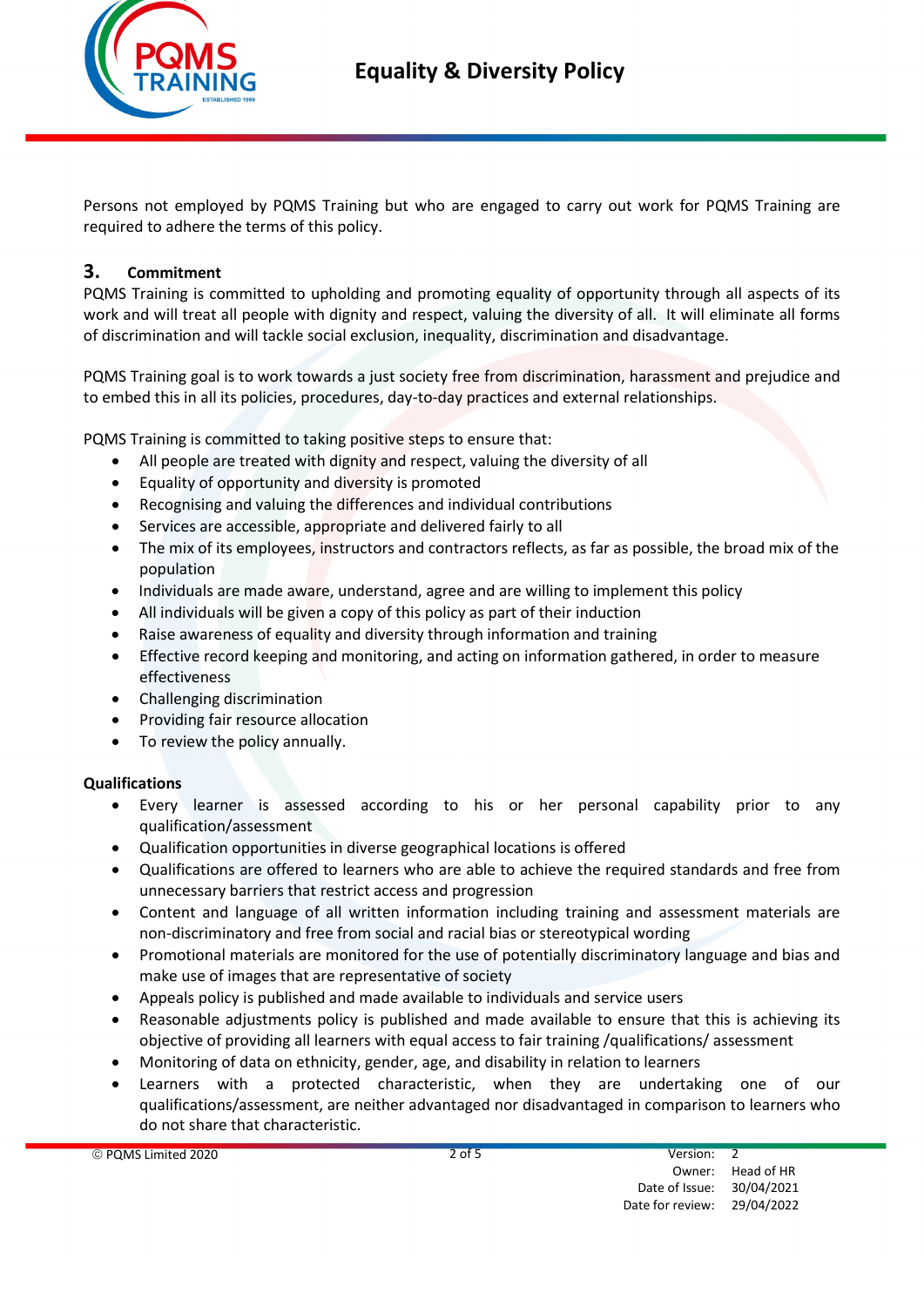

### 4. Objectives

PQMS Training objectives are:

- Sustaining, regularly evaluating and continually improving its services to ensure equality and diversity principles and best practice are embedded in our performance to meet the needs of individuals and customers
- Working together with the community to provide accessible and relevant service provision that responds to service users' needs
- Ensuring employees, instructors and contractors are representative of the community served and the employment policies are fair and robust
- Responding to individual needs and encouraging their development to increase their contribution to effective service delivery
- Monitoring of services, publicity and events provided by PQMS Training to ensure that they are accessible to all sections of the population and do not discriminate and take active steps to ensure that participation is representative.

### 5. Common areas where discrimination can occur

Everyone has a responsibility to respect the feelings and sensibilities of others and to behave in a way that does not cause offence. Respect for all people is at the heart of PQMS Training strategy and will take all reasonable steps to avoid discrimination against;

- Direct discrimination: When an individual is treated less favorably than you treat (or would treat) another individual because of a protected characteristic.
- Discrimination by association: When an individual is treated less favorably because of their association with another person who has a protected characteristic.
- Perceptive discrimination: Where an individual is directly discrimination against an individual because others think they possess a particular protected characteristic.
- Indirect discrimination: When a certain criteria or practice is applied in the same way for all individuals but has the effect of putting others sharing a protected characteristic at a particular disadvantage.
- Age treating someone unfairly because they are seen as being too old or too young
- Disability treating someone unfairly because they have a disability such as sensory or mobility impairment, a form of disfigurement, or a learning or mental health problem
- Gender reassignment treating someone unfairly because they are proposing to undergo, is undergoing or has undergone a process (or part of a process) for the purpose of reassigning the person's sex by changing physiological or other attributes of sex
- Marriage or civil partnership treating someone unfairly because the person is married or is a civil partner
- Race, religion or belief treating someone unfairly because of where they or their family, originate from or because of their faith, culture or skin colour, or failing to respect their religious or philosophical beliefs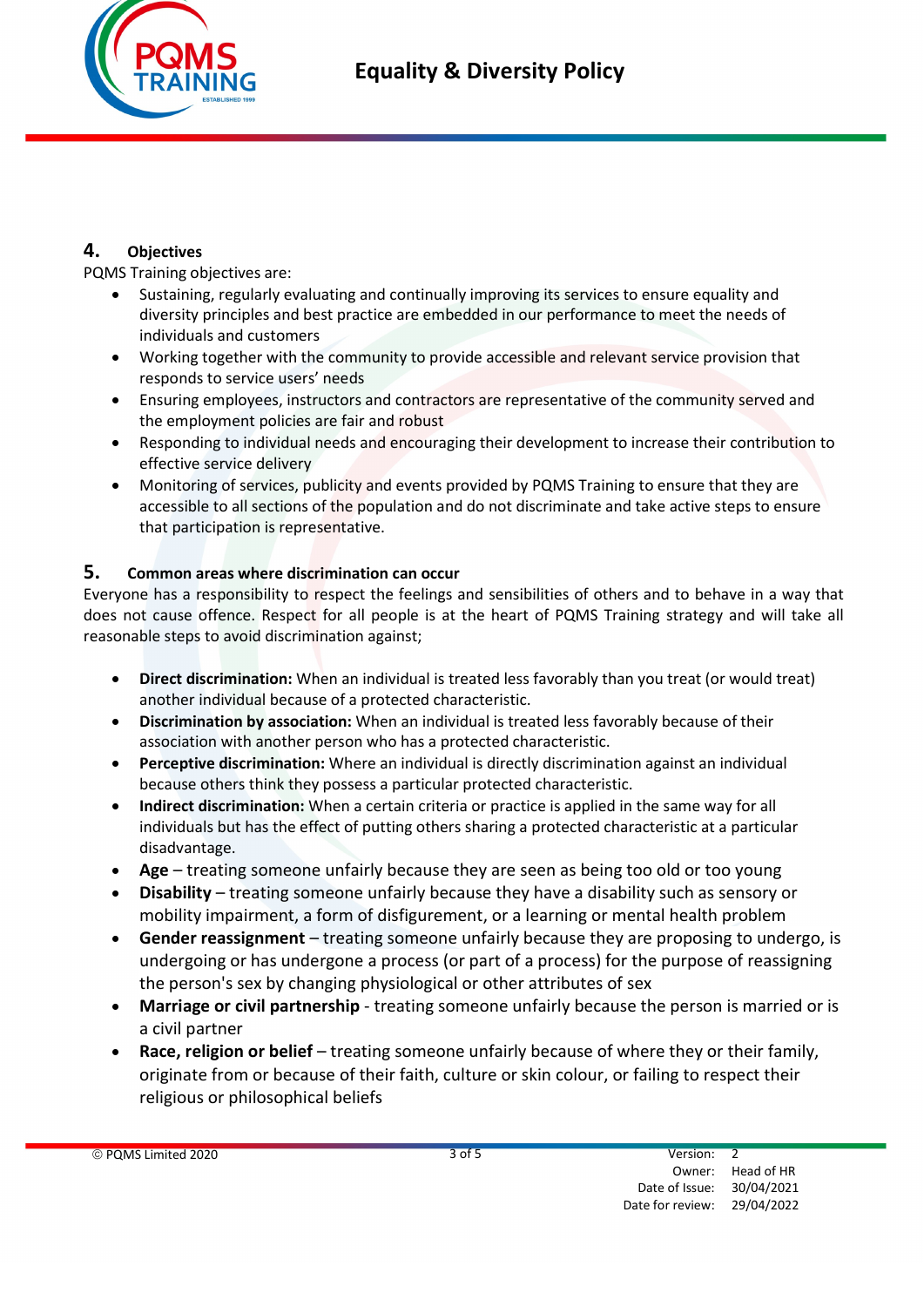

- Sex treating someone unfairly because of their sex a man or a woman
- Sexual orientation and transsexuality treating someone unfairly because they are a gay man, a lesbian, bisexual or transgendered or of another sex

#### 6. Reasonable adjustments

It is the responsibility of PQMS Training and its assessors to identify learners who are having difficulty or are likely to have difficulty in undertaking training or assessment activities. It is important that the learner is involved in all discussions to set any reasonable adjustments.

We will endeavor to accommodate the needs of learners with a particular requirement, according to individual circumstances, ensuring such learners are not disadvantaged in relation to other learners and that certificates accurately reflect learner attainment.

We will give every consideration to reasonable adjustment requests and will consult with all parties. Please refer to the Reasonable Adjustment Policy which outlines reasonable adjustments for learners.

#### 7. Legal responsibility

Discrimination is a key concept of the legislation and direct and indirect discrimination are defined and recognised by the Equality Act. PQMS Training has a clear duty to ensure that the provisions of relevant legislation and codes of practice are followed. We are committed to ensuring, through policies and procedures the promotion of equality and diversity and the prevention of discrimination. We will fulfil our legal and moral obligations as an employer and during our training activities.

Signed:

Liam Minehane (CEO)